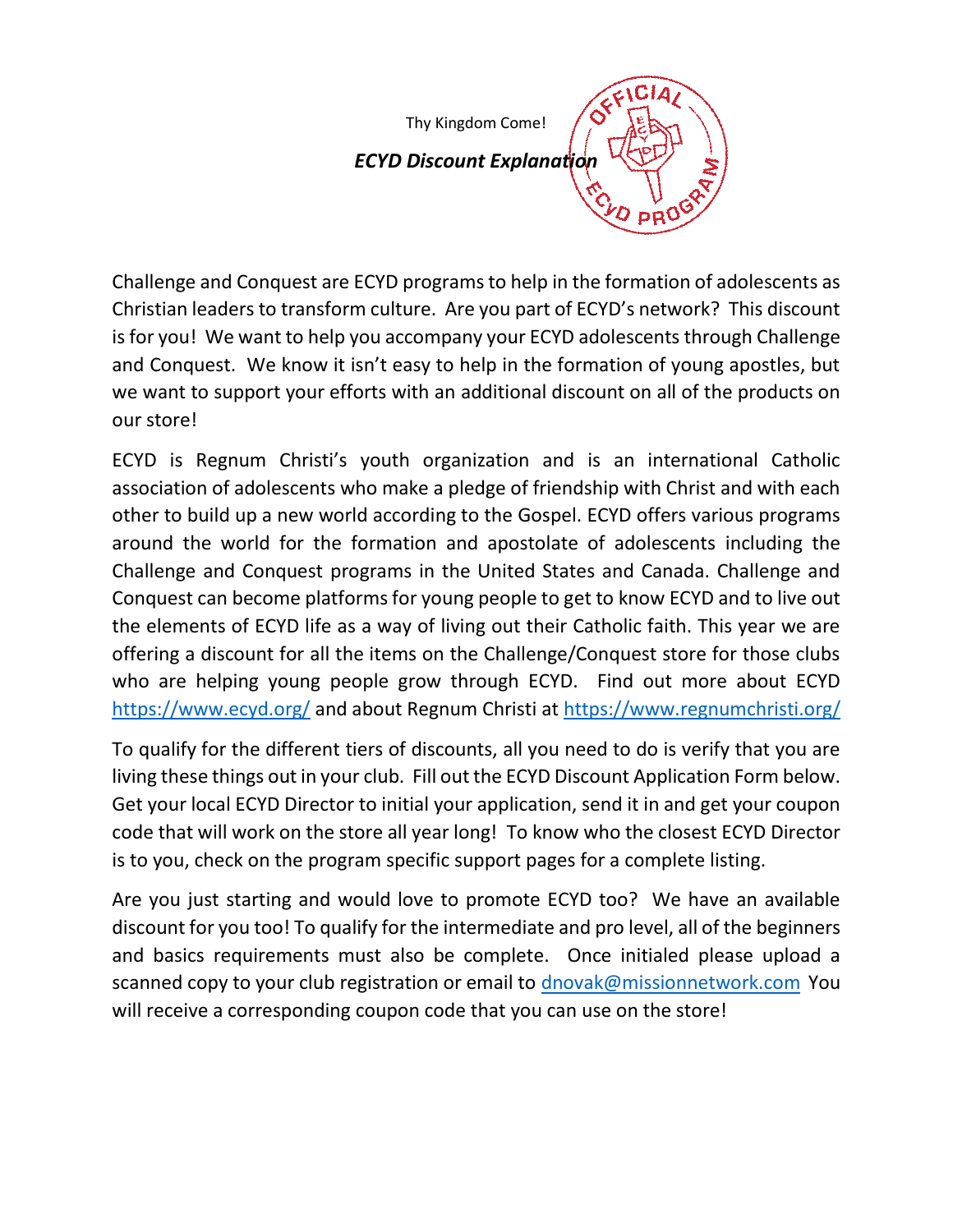# *ECYD Discount Application Form*

### **1. ECYD Beginners Discount**

*For new programs only or for those who are just starting ECYD this year – 10% Discount on all merchandise, products and curriculum – valid for the year*

### Requisites:

- Buy and read the ECYD Statutes [https://www.amazon.com/s?k=ECYD+Statutes&ref=nb\\_sb\\_noss](https://www.amazon.com/s?k=ECYD+Statutes&ref=nb_sb_noss) INITIAL of ECYD DIRECTOR\_\_\_\_\_
- Be in touch with ECYD Director INITIAL of ECYD DIRECTOR \_\_\_\_\_
- Watch the videos on ECYD Discover of the ECYD Website [www.ecyd.org](http://www.ecyd.org/) INITIAL of ECYD DIRECTOR \_\_\_\_

## **2. ECYD Basic Discount**

### 10% Discount on all merchandise, products and curriculum – valid for the year

Requisites - All those from ECYD Beginners plus those listed below:

- Regnum Christi and/or ECYD members in the leadership team and as team leaders for the club INITIAL of ECYD DIRECTOR \_\_\_\_\_
- ECYD members in the program who have made the ECYD pledge of friendship with Christ and formally joined ECYD INITIAL of ECYD DIRECTOR \_\_\_\_\_
- A parent session or letter to introduce ECYD to the parents INITIAL of ECYD DIRECTOR \_\_\_\_\_
- To have a moment where the kids who feel called can make the ECYD Pledge of Friendship or renew their ECYD Pledge of Friendship INITIAL of ECYD DIRECTOR \_\_\_\_\_
- Use of any ECYD resources in your formation program INITIAL of ECYD DIRECTOR \_\_\_\_\_